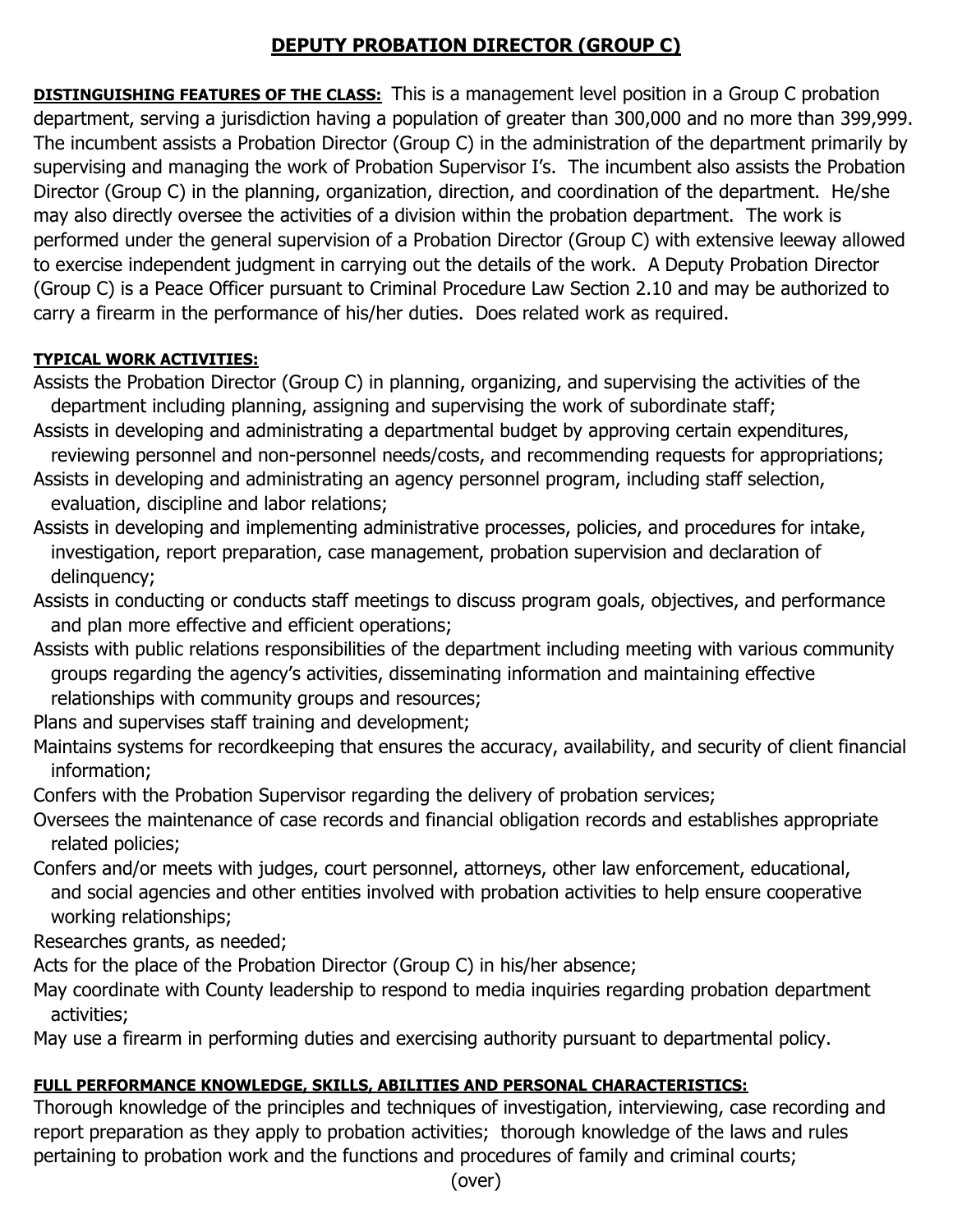Thorough knowledge of the principles underlying human behavior, growth and development; thorough knowledge of current trends and developments in the fields of probation and community corrections; thorough knowledge of methods of differential supervision including the application of cognitive behavioral interventions and motivational techniques; thorough knowledge of effective assessment, case planning and management; thorough knowledge of special offender populations such as domestic violence offenders, sex offenders, DWI offenders, youthful offenders, juvenile offenders, Persons in Need of Supervision and juvenile delinquents; thorough knowledge of juvenile and adult risk and needs assessment instruments; thorough knowledge of the specific rules and procedures related to the department; thorough knowledge of management principles and practices; good knowledge of community resources; good knowledge of employment, training and treatment options available to probationers; working knowledge of the provisions of the Health Insurance Portability and Accountability Act (HIPPA) regulations and policies relating to confidentiality of case record information; working knowledge of local government budget process; working knowledge of grant funding and resources available for researching grants; ability to apply management techniques and plan, organize and direct the operations of the department; ability to plan and supervise the work of others; ability to research grants; ability to establish and maintain cooperative relations with others; ability to understand and interpret complex technical written information including statutes, regulations, and operational procedures; ability

to communicate effectively, both orally and in writing; ability to use a firearm safely and effectively if so authorized.

**MINIMUM QUALIFICATIONS:** (For appointment to positions in the non-competitive class or when filled by open competitive appointment): A Bachelor's degree or higher which included or was supplemented by thirty (30) credit hours in the social or behavioral sciences\*\* and one (1) year of experience as a Probation Director (Group B), or two (2) years of experience as a Probation Director (Group A), Deputy Probation Director (Group B), Probation Supervisor II or equivalent experience in a probation agency.

## **NOTES:**

- 1. Course work at the graduate degree level in social work, social sciences, education, administration, law, criminal justice, or comparable curriculum may be substituted for one (1) year of the required experience.
- 2. The class specifications including the minimum qualifications for positions in Probation Departments are established by rule and regulations of the Division of Criminal Justice Services. These class specifications are found in Title 9 NYCRR Part 347, Appendix H-10, Standard Specifications for Professional Probation Positions.
- 3. One position of Deputy Probation Director (Group C) shall be allocated to the non-competitive class as provided for by Executive Law Section 257 (6) (a) in a non-NYC county with a population of more than three hundred thousand. All other positions of Deputy Probation Director (Group C) are found in the competitive class pursuant to Executive Law Section 257 (1).